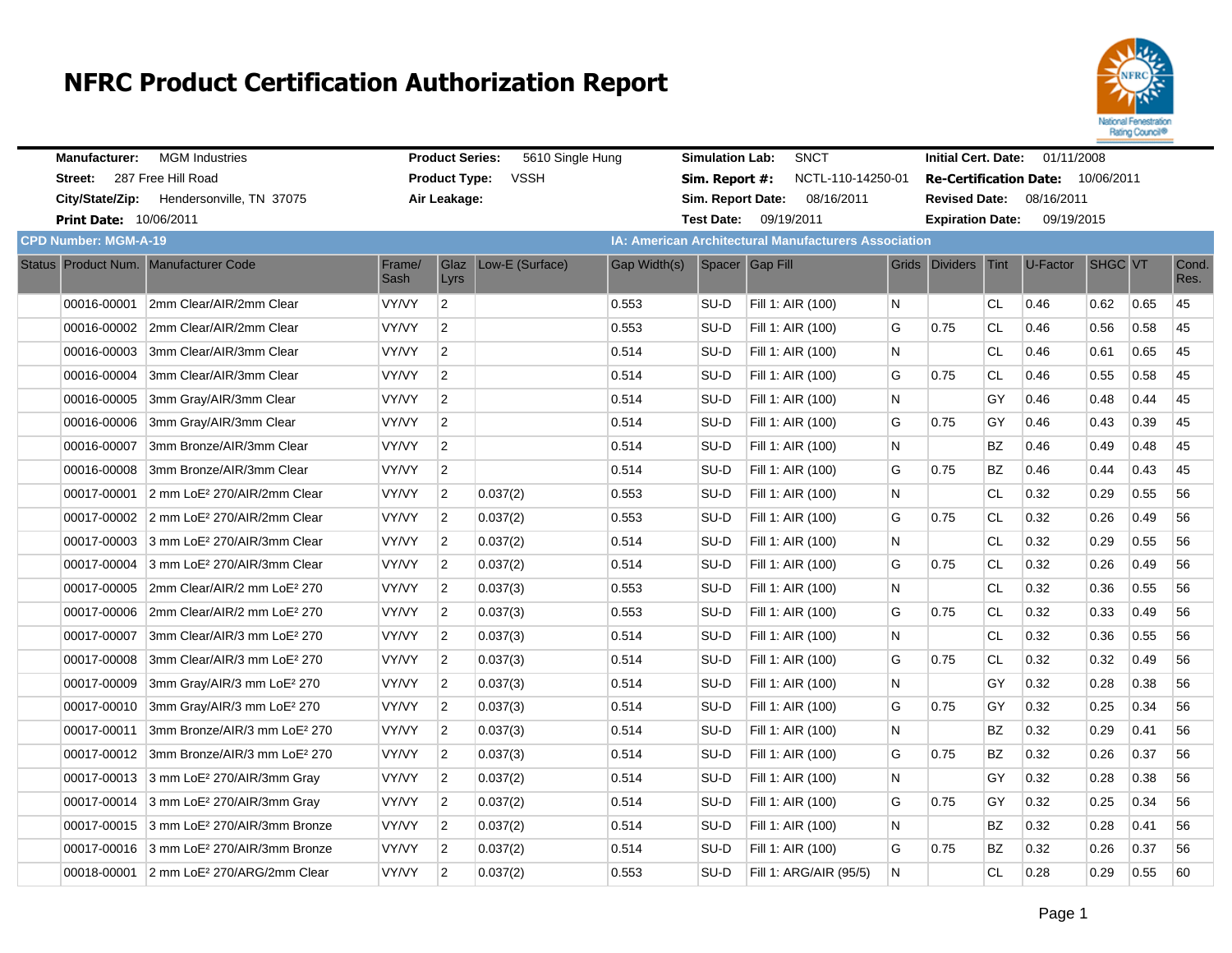

| <b>Manufacturer:</b>                  | <b>MGM Industries</b>                                |                | <b>Product Series:</b>                                      | 5610 Single Hung |              | <b>Simulation Lab:</b> | <b>SNCT</b>            |    | <b>Initial Cert. Date:</b> |           | 01/11/2008                        |                |      |               |
|---------------------------------------|------------------------------------------------------|----------------|-------------------------------------------------------------|------------------|--------------|------------------------|------------------------|----|----------------------------|-----------|-----------------------------------|----------------|------|---------------|
| Street:                               | 287 Free Hill Road                                   |                | <b>Product Type:</b>                                        | <b>VSSH</b>      |              | Sim. Report #:         | NCTL-110-14250-01      |    |                            |           | Re-Certification Date: 10/06/2011 |                |      |               |
|                                       | City/State/Zip: Hendersonville, TN 37075             |                | Air Leakage:                                                |                  |              | Sim. Report Date:      | 08/16/2011             |    | <b>Revised Date:</b>       |           | 08/16/2011                        |                |      |               |
| Print Date: 10/06/2011                |                                                      |                |                                                             |                  |              | <b>Test Date:</b>      | 09/19/2011             |    | <b>Expiration Date:</b>    |           | 09/19/2015                        |                |      |               |
| <b>CPD Number: MGM-A-19</b>           |                                                      |                | <b>IA: American Architectural Manufacturers Association</b> |                  |              |                        |                        |    |                            |           |                                   |                |      |               |
| Status Product Num. Manufacturer Code |                                                      | Frame/<br>Sash | Glaz<br>Lyrs                                                | Low-E (Surface)  | Gap Width(s) |                        | Spacer Gap Fill        |    | Grids Dividers Tint        |           | U-Factor                          | <b>SHGC VT</b> |      | Cond.<br>Res. |
|                                       | 00018-00002 2 mm LoE <sup>2</sup> 270/ARG/2mm Clear  | <b>VY/VY</b>   | $\overline{2}$                                              | 0.037(2)         | 0.553        | SU-D                   | Fill 1: ARG/AIR (95/5) | G  | 0.75                       | <b>CL</b> | 0.28                              | 0.26           | 0.49 | 60            |
| 00018-00003                           | 3 mm LoE <sup>2</sup> 270/ARG/3mm Clear              | <b>VY/VY</b>   | $\overline{2}$                                              | 0.037(2)         | 0.514        | SU-D                   | Fill 1: ARG/AIR (95/5) | N. |                            | <b>CL</b> | 0.28                              | 0.29           | 0.55 | 60            |
|                                       | 00018-00004 3 mm LoE <sup>2</sup> 270/ARG/3mm Clear  | VY/VY          | $\overline{2}$                                              | 0.037(2)         | 0.514        | SU-D                   | Fill 1: ARG/AIR (95/5) | G  | 0.75                       | <b>CL</b> | 0.28                              | 0.26           | 0.49 | 60            |
| 00018-00005                           | 2mm Clear/ARG/2 mm LoE <sup>2</sup> 270              | VY/VY          | $\overline{2}$                                              | 0.037(3)         | 0.553        | SU-D                   | Fill 1: ARG/AIR (95/5) | N. |                            | <b>CL</b> | 0.28                              | 0.37           | 0.55 | 60            |
| 00018-00006                           | 2mm Clear/ARG/2 mm LoE <sup>2</sup> 270              | VY/VY          | $\overline{2}$                                              | 0.037(3)         | 0.553        | SU-D                   | Fill 1: ARG/AIR (95/5) | G  | 0.75                       | <b>CL</b> | 0.28                              | 0.33           | 0.49 | 60            |
| 00018-00007                           | 3mm Clear/ARG/3 mm LoE <sup>2</sup> 270              | VY/VY          | $\overline{2}$                                              | 0.037(3)         | 0.514        | SU-D                   | Fill 1: ARG/AIR (95/5) | N. |                            | <b>CL</b> | 0.28                              | 0.36           | 0.55 | 60            |
| 00018-00008                           | 3mm Clear/ARG/3 mm LoE <sup>2</sup> 270              | VY/VY          | $\overline{2}$                                              | 0.037(3)         | 0.514        | SU-D                   | Fill 1: ARG/AIR (95/5) | G  | 0.75                       | CL        | 0.28                              | 0.33           | 0.49 | 60            |
| 00018-00009                           | 3mm Gray/ARG/3 mm LoE <sup>2</sup> 270               | <b>VY/VY</b>   | $\overline{2}$                                              | 0.037(3)         | 0.514        | SU-D                   | Fill 1: ARG/AIR (95/5) | N. |                            | GY        | 0.28                              | 0.27           | 0.38 | 60            |
| 00018-00010                           | 3mm Gray/ARG/3 mm LoE <sup>2</sup> 270               | VY/VY          | $\overline{2}$                                              | 0.037(3)         | 0.514        | SU-D                   | Fill 1: ARG/AIR (95/5) | G  | 0.75                       | GY        | 0.28                              | 0.25           | 0.34 | 60            |
| 00018-00011                           | 3mm Bronze/ARG/3 mm LoE <sup>2</sup> 270             | VY/VY          | $\overline{2}$                                              | 0.037(3)         | 0.514        | SU-D                   | Fill 1: ARG/AIR (95/5) | N. |                            | <b>BZ</b> | 0.28                              | 0.29           | 0.41 | 60            |
| 00018-00012                           | 3mm Bronze/ARG/3 mm LoE <sup>2</sup> 270             | VY/VY          | $\overline{2}$                                              | 0.037(3)         | 0.514        | SU-D                   | Fill 1: ARG/AIR (95/5) | G  | 0.75                       | ΒZ        | 0.28                              | 0.26           | 0.37 | 60            |
|                                       | 00018-00013 3 mm LoE <sup>2</sup> 270/ARG/3mm Gray   | <b>VY/VY</b>   | $\overline{2}$                                              | 0.037(2)         | 0.514        | SU-D                   | Fill 1: ARG/AIR (95/5) | N  |                            | GY        | 0.28                              | 0.28           | 0.38 | 60            |
| 00018-00014                           | 3 mm LoE <sup>2</sup> 270/ARG/3mm Gray               | VY/VY          | $\overline{2}$                                              | 0.037(2)         | 0.514        | SU-D                   | Fill 1: ARG/AIR (95/5) | G  | 0.75                       | GY        | 0.28                              | 0.25           | 0.34 | 60            |
|                                       | 00018-00015 3 mm LoE <sup>2</sup> 270/ARG/3mm Bronze | VY/VY          | $\overline{2}$                                              | 0.037(2)         | 0.514        | SU-D                   | Fill 1: ARG/AIR (95/5) | N  |                            | BZ        | 0.28                              | 0.28           | 0.41 | 60            |
|                                       | 00018-00016 3 mm LoE <sup>2</sup> 270/ARG/3mm Bronze | VY/VY          | $\overline{2}$                                              | 0.037(2)         | 0.514        | SU-D                   | Fill 1: ARG/AIR (95/5) | G  | 0.75                       | ΒZ        | 0.28                              | 0.26           | 0.37 | 60            |
| 00019-00001                           | 2 mm LoE <sup>3</sup> 366/AIR/2mm Clear              | VY/VY          | $\overline{2}$                                              | 0.022(2)         | 0.553        | SU-D                   | Fill 1: AIR (100)      | N. |                            | <b>CL</b> | 0.32                              | 0.22           | 0.51 | 56            |
| 00019-00002                           | 2 mm LoE <sup>3</sup> 366/AIR/2mm Clear              | VY/VY          | $\overline{2}$                                              | 0.022(2)         | 0.553        | SU-D                   | Fill 1: AIR (100)      | G  | 0.75                       | CL        | 0.32                              | 0.20           | 0.46 | 56            |
|                                       | 00019-00003 3 mm LoE <sup>3</sup> 366/AIR/3mm Clear  | VY/VY          | $\overline{2}$                                              | 0.022(2)         | 0.514        | SU-D                   | Fill 1: AIR (100)      | N  |                            | <b>CL</b> | 0.32                              | 0.22           | 0.51 | 56            |
| 00019-00004                           | 3 mm LoE <sup>3</sup> 366/AIR/3mm Clear              | VY/VY          | $\overline{2}$                                              | 0.022(2)         | 0.514        | SU-D                   | Fill 1: AIR (100)      | G  | 0.75                       | CL        | 0.32                              | 0.20           | 0.45 | 56            |
| 00019-00005                           | 2mm Clear/AIR/2 mm LoE <sup>3</sup> 366              | VY/VY          | $\overline{2}$                                              | 0.022(3)         | 0.553        | SU-D                   | Fill 1: AIR (100)      | N  |                            | CL        | 0.32                              | 0.31           | 0.51 | 56            |
| 00019-00006                           | 2mm Clear/AIR/2 mm LoE <sup>3</sup> 366              | <b>VY/VY</b>   | $\overline{2}$                                              | 0.022(3)         | 0.553        | SU-D                   | Fill 1: AIR (100)      | G  | 0.75                       | <b>CL</b> | 0.32                              | 0.28           | 0.46 | 56            |
| 00019-00007                           | 3mm Clear/AIR/3 mm LoE <sup>3</sup> 366              | VY/VY          | $\overline{2}$                                              | 0.022(3)         | 0.514        | SU-D                   | Fill 1: AIR (100)      | N. |                            | CL        | 0.32                              | 0.30           | 0.51 | 56            |
| 00019-00008                           | 3mm Clear/AIR/3 mm LoE <sup>3</sup> 366              | <b>VY/VY</b>   | $\overline{2}$                                              | 0.022(3)         | 0.514        | SU-D                   | Fill 1: AIR (100)      | G  | 0.75                       | CL        | 0.32                              | 0.27           | 0.45 | 56            |
| 00019-00009                           | 3mm Gray/AIR/3 mm LoE <sup>3</sup> 366               | VY/VY          | $\overline{2}$                                              | 0.022(3)         | 0.514        | SU-D                   | Fill 1: AIR (100)      | N. |                            | GY        | 0.32                              | 0.23           | 0.35 | 56            |
| 00019-00010                           | 3mm Gray/AIR/3 mm LoE <sup>3</sup> 366               | <b>VY/VY</b>   | $\overline{2}$                                              | 0.022(3)         | 0.514        | SU-D                   | Fill 1: AIR (100)      | G  | 0.75                       | GY        | 0.32                              | 0.21           | 0.31 | 56            |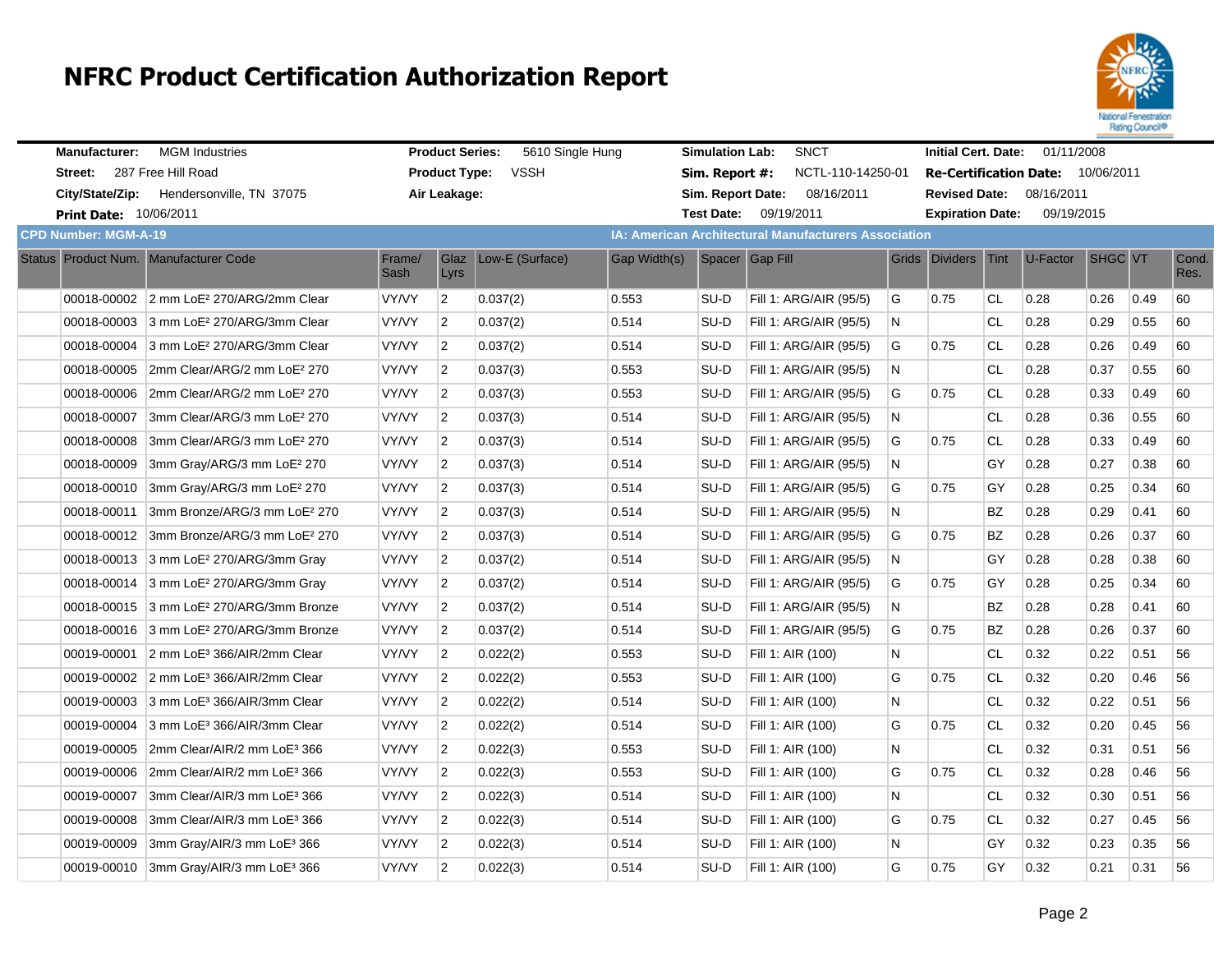

| <b>Manufacturer:</b>                  | <b>MGM</b> Industries                                |                | <b>Product Series:</b> | 5610 Single Hung |              | <b>Simulation Lab:</b> | <b>SNCT</b>                                                 |              | <b>Initial Cert. Date:</b> |           | 01/11/2008                        |         |      |               |
|---------------------------------------|------------------------------------------------------|----------------|------------------------|------------------|--------------|------------------------|-------------------------------------------------------------|--------------|----------------------------|-----------|-----------------------------------|---------|------|---------------|
| Street: 287 Free Hill Road            |                                                      |                | <b>Product Type:</b>   | <b>VSSH</b>      |              | Sim. Report #:         | NCTL-110-14250-01                                           |              |                            |           | Re-Certification Date: 10/06/2011 |         |      |               |
| City/State/Zip:                       | Hendersonville, TN 37075                             |                | Air Leakage:           |                  |              | Sim. Report Date:      | 08/16/2011                                                  |              | <b>Revised Date:</b>       |           | 08/16/2011                        |         |      |               |
| <b>Print Date: 10/06/2011</b>         |                                                      |                |                        |                  |              | <b>Test Date:</b>      | 09/19/2011                                                  |              | <b>Expiration Date:</b>    |           | 09/19/2015                        |         |      |               |
| <b>CPD Number: MGM-A-19</b>           |                                                      |                |                        |                  |              |                        | <b>IA: American Architectural Manufacturers Association</b> |              |                            |           |                                   |         |      |               |
| Status Product Num. Manufacturer Code |                                                      | Frame/<br>Sash | Glaz<br>Lyrs           | Low-E (Surface)  | Gap Width(s) |                        | Spacer Gap Fill                                             |              | Grids Dividers Tint        |           | U-Factor                          | SHGC VT |      | Cond.<br>Res. |
| 00019-00011                           | 3mm Bronze/AIR/3 mm LoE <sup>3</sup> 366             | VY/VY          | $\overline{2}$         | 0.022(3)         | 0.514        | SU-D                   | Fill 1: AIR (100)                                           | N            |                            | BZ        | 0.32                              | 0.25    | 0.38 | 56            |
|                                       | 00019-00012 3mm Bronze/AIR/3 mm LoE3 366             | <b>VY/VY</b>   | $\overline{2}$         | 0.022(3)         | 0.514        | SU-D                   | Fill 1: AIR (100)                                           | G            | 0.75                       | <b>BZ</b> | 0.32                              | 0.22    | 0.34 | 56            |
|                                       | 00019-00013 3 mm LoE <sup>3</sup> 366/AIR/3mm Gray   | VY/VY          | $\overline{2}$         | 0.022(2)         | 0.514        | SU-D                   | Fill 1: AIR (100)                                           | N            |                            | GY        | 0.32                              | 0.21    | 0.35 | 56            |
|                                       | 00019-00014 3 mm LoE <sup>3</sup> 366/AIR/3mm Gray   | VY/VY          | $\overline{2}$         | 0.022(2)         | 0.514        | SU-D                   | Fill 1: AIR (100)                                           | G            | 0.75                       | GY        | 0.32                              | 0.19    | 0.31 | 56            |
|                                       | 00019-00015 3 mm LoE <sup>3</sup> 366/AIR/3mm Bronze | VY/VY          | $\overline{2}$         | 0.022(2)         | 0.514        | SU-D                   | Fill 1: AIR (100)                                           | $\mathsf{N}$ |                            | ΒZ        | 0.32                              | 0.21    | 0.38 | 56            |
|                                       | 00019-00016 3 mm LoE <sup>3</sup> 366/AIR/3mm Bronze | VY/VY          | $\overline{2}$         | 0.022(2)         | 0.514        | SU-D                   | Fill 1: AIR (100)                                           | G            | 0.75                       | <b>BZ</b> | 0.32                              | 0.19    | 0.34 | 56            |
| 00020-00001                           | 2 mm LoE <sup>3</sup> 366/ARG/2mm Clear              | <b>VY/VY</b>   | $\overline{2}$         | 0.022(2)         | 0.553        | SU-D                   | Fill 1: ARG/AIR (95/5)                                      | N.           |                            | CL.       | 0.28                              | 0.22    | 0.51 | 60            |
|                                       | 00020-00002 2 mm LoE <sup>3</sup> 366/ARG/2mm Clear  | VY/VY          | $\overline{2}$         | 0.022(2)         | 0.553        | SU-D                   | Fill 1: ARG/AIR (95/5)                                      | G            | 0.75                       | <b>CL</b> | 0.28                              | 0.20    | 0.46 | 60            |
|                                       | 00020-00003 3 mm LoE <sup>3</sup> 366/ARG/3mm Clear  | <b>VY/VY</b>   | $\overline{2}$         | 0.022(2)         | 0.514        | SU-D                   | Fill 1: ARG/AIR (95/5)                                      | N.           |                            | <b>CL</b> | 0.28                              | 0.22    | 0.51 | 60            |
| 00020-00004                           | 3 mm LoE <sup>3</sup> 366/ARG/3mm Clear              | VY/VY          | $\overline{2}$         | 0.022(2)         | 0.514        | SU-D                   | Fill 1: ARG/AIR (95/5)                                      | G            | 0.75                       | CL        | 0.28                              | 0.20    | 0.45 | 60            |
| 00020-00005                           | 2mm Clear/ARG/2 mm LoE <sup>3</sup> 366              | VY/VY          | $\overline{2}$         | 0.022(3)         | 0.553        | SU-D                   | Fill 1: ARG/AIR (95/5)                                      | N.           |                            | <b>CL</b> | 0.28                              | 0.31    | 0.51 | 60            |
| 00020-00006                           | 2mm Clear/ARG/2 mm LoE <sup>3</sup> 366              | VY/VY          | $\overline{2}$         | 0.022(3)         | 0.553        | SU-D                   | Fill 1: ARG/AIR (95/5)                                      | G            | 0.75                       | <b>CL</b> | 0.28                              | 0.28    | 0.46 | 60            |
| 00020-00007                           | 3mm Clear/ARG/3 mm LoE <sup>3</sup> 366              | <b>VY/VY</b>   | $\overline{2}$         | 0.022(3)         | 0.514        | SU-D                   | Fill 1: ARG/AIR (95/5)                                      | N.           |                            | <b>CL</b> | 0.28                              | 0.31    | 0.51 | 60            |
| 00020-00008                           | 3mm Clear/ARG/3 mm LoE <sup>3</sup> 366              | VY/VY          | $\overline{2}$         | 0.022(3)         | 0.514        | SU-D                   | Fill 1: ARG/AIR (95/5)                                      | G            | 0.75                       | CL        | 0.28                              | 0.28    | 0.45 | 60            |
| 00020-00009                           | 3mm Gray/ARG/3 mm LoE3 366                           | VY/VY          | $\overline{2}$         | 0.022(3)         | 0.514        | SU-D                   | Fill 1: ARG/AIR (95/5)                                      | N            |                            | GY        | 0.28                              | 0.23    | 0.35 | 60            |
| 00020-00010                           | 3mm Gray/ARG/3 mm LoE3 366                           | VY/VY          | $\overline{2}$         | 0.022(3)         | 0.514        | SU-D                   | Fill 1: ARG/AIR (95/5)                                      | G            | 0.75                       | GY        | 0.28                              | 0.21    | 0.31 | 60            |
| 00020-00011                           | 3mm Bronze/ARG/3 mm LoE3 366                         | <b>VY/VY</b>   | $\overline{2}$         | 0.022(3)         | 0.514        | SU-D                   | Fill 1: ARG/AIR (95/5)                                      | N            |                            | BZ        | 0.28                              | 0.24    | 0.38 | 60            |
|                                       | 00020-00012 3mm Bronze/ARG/3 mm LoE3 366             | <b>VY/VY</b>   | $\overline{2}$         | 0.022(3)         | 0.514        | SU-D                   | Fill 1: ARG/AIR (95/5)                                      | G            | 0.75                       | BZ        | 0.28                              | 0.22    | 0.34 | 60            |
|                                       | 00020-00013 3 mm LoE <sup>3</sup> 366/ARG/3mm Gray   | VY/VY          | $\overline{2}$         | 0.022(2)         | 0.514        | SU-D                   | Fill 1: ARG/AIR (95/5)                                      | N.           |                            | GY        | 0.28                              | 0.21    | 0.35 | 60            |
|                                       | 00020-00014 3 mm LoE <sup>3</sup> 366/ARG/3mm Gray   | VY/VY          | $\overline{2}$         | 0.022(2)         | 0.514        | SU-D                   | Fill 1: ARG/AIR (95/5)                                      | G            | 0.75                       | GY        | 0.28                              | 0.19    | 0.31 | 60            |
|                                       | 00020-00015 3 mm LoE <sup>3</sup> 366/ARG/3mm Bronze | VY/VY          | $\overline{2}$         | 0.022(2)         | 0.514        | SU-D                   | Fill 1: ARG/AIR (95/5)                                      | N            |                            | ΒZ        | 0.28                              | 0.21    | 0.38 | 60            |
|                                       | 00020-00016 3 mm LoE <sup>3</sup> 366/ARG/3mm Bronze | <b>VY/VY</b>   | $\overline{2}$         | 0.022(2)         | 0.514        | SU-D                   | Fill 1: ARG/AIR (95/5)                                      | G            | 0.75                       | ΒZ        | 0.28                              | 0.19    | 0.34 | 60            |
| 00021-00001                           | 3mm Gray/ARG/3mm Clear                               | VY/VY          | $\overline{2}$         |                  | 0.514        | SU-D                   | Fill 1: ARG/AIR (95/5)                                      | N            |                            | GY        | 0.44                              | 0.47    | 0.44 | 45            |
| 00021-00002                           | 3mm Gray/ARG/3mm Clear                               | VY/VY          | $\overline{2}$         |                  | 0.514        | SU-D                   | Fill 1: ARG/AIR (95/5)                                      | G            | 0.75                       | GY        | 0.44                              | 0.43    | 0.39 | 45            |
|                                       | 00021-00003 3mm Bronze/ARG/3mm Clear                 | VY/VY          | $\overline{c}$         |                  | 0.514        | SU-D                   | Fill 1: ARG/AIR (95/5)                                      | N            |                            | <b>BZ</b> | 0.44                              | 0.49    | 0.48 | 45            |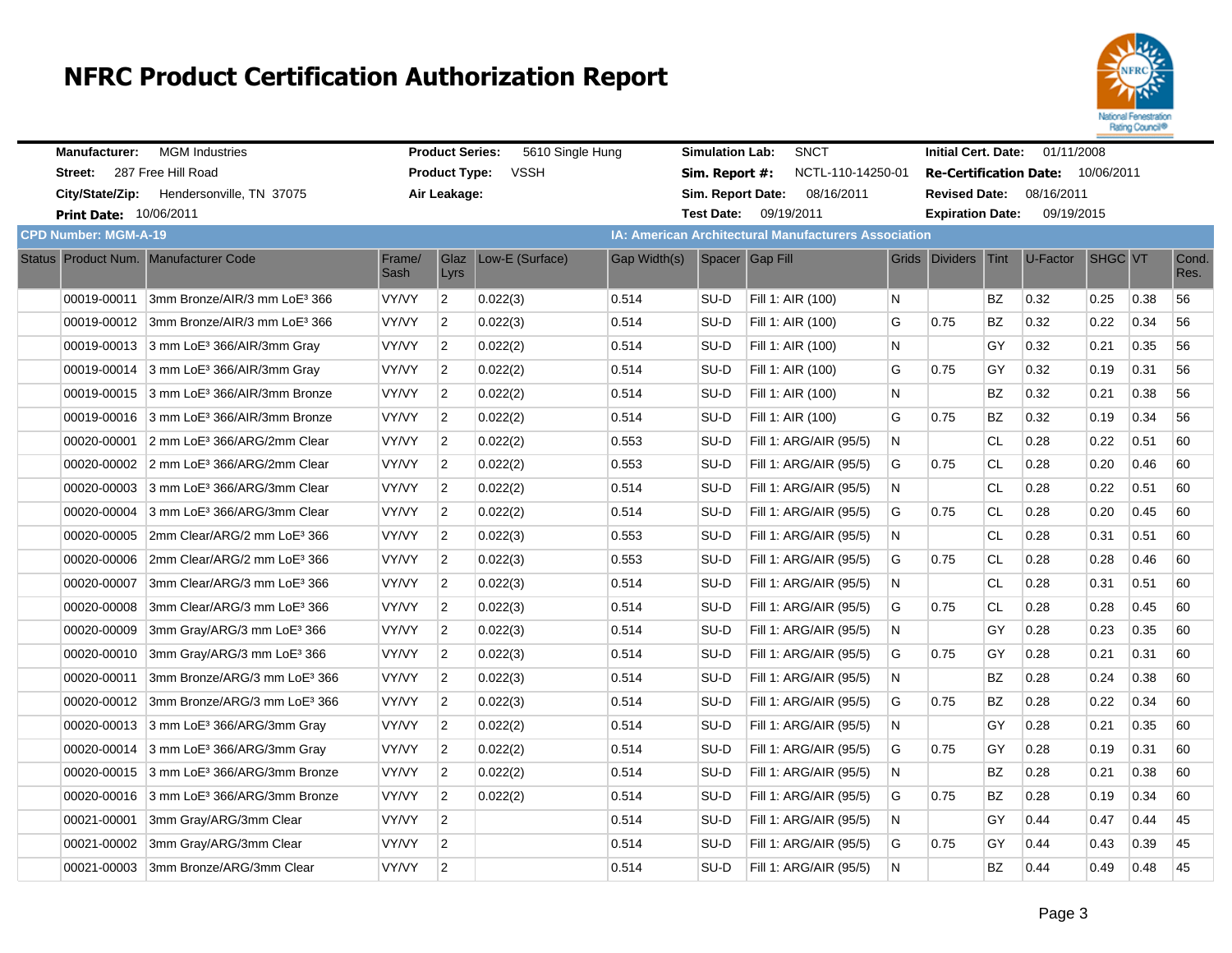

| <b>Manufacturer:</b>          | <b>MGM Industries</b>                 |                              | <b>Product Series:</b> | 5610 Single Hung     |                     | <b>Simulation Lab:</b>              | <b>SNCT</b>                                                 |    | <b>Initial Cert. Date:</b>                  |           | 01/11/2008 |                |      |               |  |
|-------------------------------|---------------------------------------|------------------------------|------------------------|----------------------|---------------------|-------------------------------------|-------------------------------------------------------------|----|---------------------------------------------|-----------|------------|----------------|------|---------------|--|
| Street:                       | 287 Free Hill Road                    | <b>Product Type:</b><br>VSSH |                        |                      |                     | NCTL-110-14250-01<br>Sim. Report #: |                                                             |    | 10/06/2011<br><b>Re-Certification Date:</b> |           |            |                |      |               |  |
| City/State/Zip:               | Hendersonville, TN 37075              |                              | Air Leakage:           |                      |                     | Sim. Report Date:                   | 08/16/2011                                                  |    | <b>Revised Date:</b>                        |           | 08/16/2011 |                |      |               |  |
| <b>Print Date: 10/06/2011</b> |                                       |                              |                        |                      |                     | <b>Test Date:</b>                   | 09/19/2011                                                  |    | <b>Expiration Date:</b>                     |           | 09/19/2015 |                |      |               |  |
| <b>CPD Number: MGM-A-19</b>   |                                       |                              |                        |                      |                     |                                     | <b>IA: American Architectural Manufacturers Association</b> |    |                                             |           |            |                |      |               |  |
|                               | Status Product Num. Manufacturer Code | Frame/<br>Sash               | Lyrs                   | Glaz Low-E (Surface) | <b>Gap Width(s)</b> | Spacer Gap Fill                     |                                                             |    | Grids Dividers Tint                         |           | U-Factor   | <b>SHGC VT</b> |      | Cond.<br>Res. |  |
| 00021-00004                   | 3mm Bronze/ARG/3mm Clear              | VY/VY                        | 2                      |                      | 0.514               | SU-D                                | Fill 1: ARG/AIR (95/5)                                      | ∣G | 0.75                                        | <b>BZ</b> | 0.44       | 0.44           | 0.43 | 45            |  |
|                               |                                       |                              |                        |                      |                     |                                     |                                                             |    |                                             |           |            |                |      |               |  |